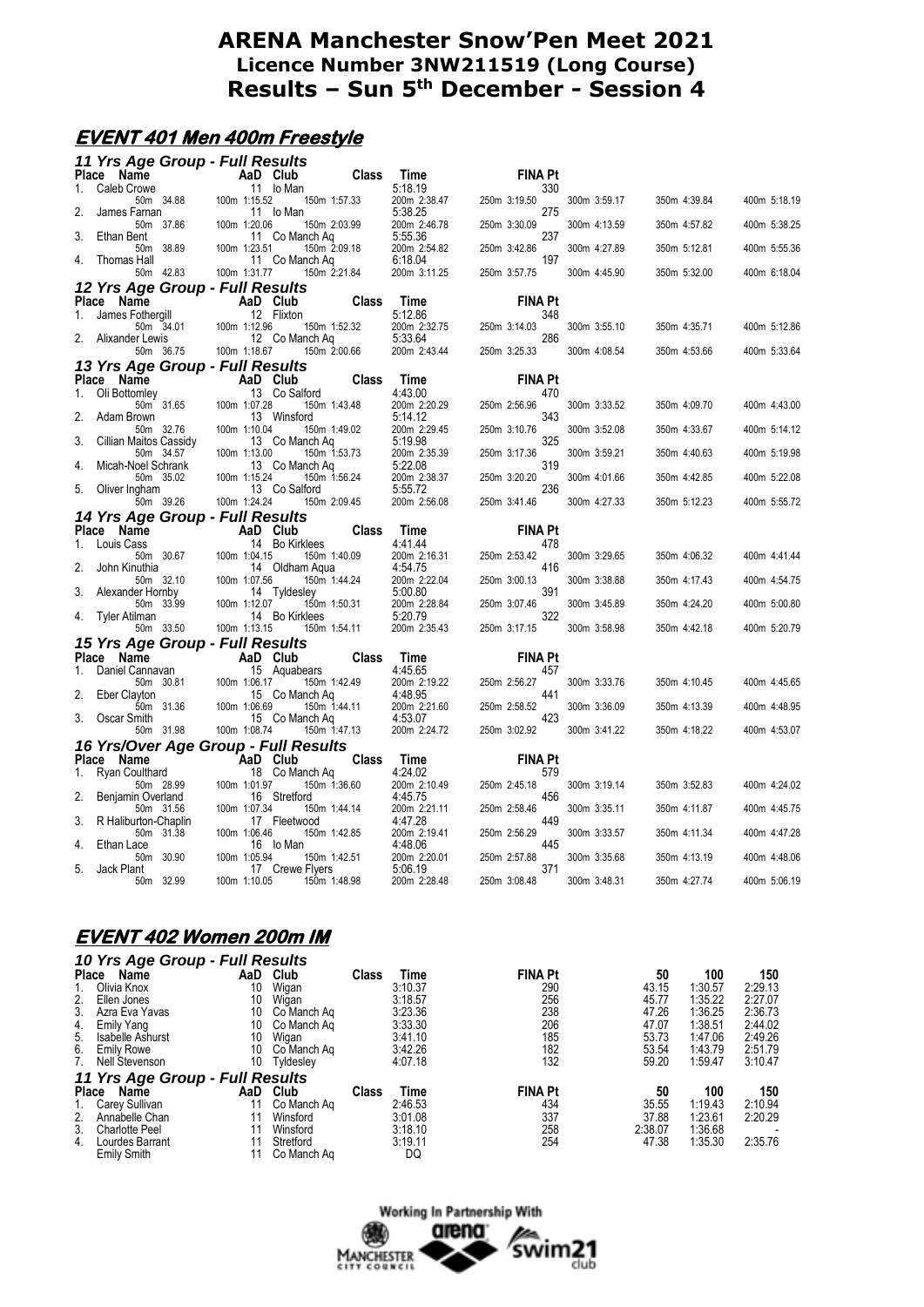| 12 Yrs Age Group - Full Results                                        |          |                                          |              |                      |                 |                |                    |                    |
|------------------------------------------------------------------------|----------|------------------------------------------|--------------|----------------------|-----------------|----------------|--------------------|--------------------|
| Place<br>Name                                                          |          | AaD Club                                 | Class        | Time                 | <b>FINA Pt</b>  | 50             | 100                | 150                |
| Gracie-Louise Potts<br>1.                                              | 12       | Co Salford                               |              | 2:41.81              | 473             | 32.85          | 1:15.77            | 2:08.15            |
| 2.<br>Lucia Lesti<br>3.                                                | 12<br>12 | Swinton<br>Co Salford                    |              | 2:46.12<br>2:47.08   | 437<br>430      | 33.40<br>35.31 | 1:17.53<br>1:20.05 | 2:07.35<br>2:12.16 |
| Caitlin Postolachi Suc<br>4.<br>Laila Lawrenson                        |          | 12 Fleetwood                             |              | 2:49.43              | 412             | 37.58          | 1:22.74            | 2:12.03            |
| 5.<br>Alice Holt                                                       | 12       | Wigan                                    |              | 2:49.50              | 411             | 39.12          | 1:23.57            | 2:10.54            |
| 6.<br>Lauren Watson                                                    | 12       | Wigan                                    |              | 2:49.56              | 411             | 39.03          | 1:23.23            | 2:13.31            |
| 7.<br><b>Astrid Carroll</b>                                            | 12       | <b>Bo Kirklees</b>                       |              | 3:00.48              | 341             | 39.46          | 1:25.63            | 2:19.35            |
| 8.<br>Lyra Limbert                                                     | 12       | Stretford                                |              | 3:04.49              | 319             | 42.01          | 1:28.05            | 2:24.57            |
| 9.<br>Lois Anderton                                                    | 12       | Stretford                                |              | 3:05.00              | 316             | 42.53          | 1:28.98            | 2:25.79            |
| 10. Tilly Collins                                                      | 12       | Wigan                                    |              | 3:05.58              | 313             | 39.27          | 1:24.33            | 2:23.42            |
| 11.<br>Jenna Binks                                                     | 12       | Tyldesley                                |              | 3:08.77              | 298             | 43.34          | 1:30.71            | 2:26.41            |
| 12.<br>Poppy Mather                                                    | 12       | Wigan                                    |              | 3:10.15              | 291             | 41.12          | 1:32.34            | 2:28.36            |
| 13. Niamh Khan                                                         | 12       | Co Manch Aq                              |              | 3:18.29              | 257             | 43.91          | 1:36.32            | 2:35.63            |
| 14. Isobel Coulson                                                     | 12<br>12 | <b>Bo Kirklees</b>                       |              | 3:21.59<br>3:22.68   | 244<br>240      | 45.15<br>46.26 | 1:36.85<br>1:37.73 | 2:38.18<br>2:39.03 |
| 15. Sophia Yu<br>16. Natasha Quashie                                   | 12       | Co Manch Ag<br><b>Bo Kirklees</b>        |              | 3:24.51              | 234             | 51.22          | 1:43.60            | 2:37.98            |
| Olivia Ryan                                                            |          | 12 Co Manch Aq                           |              | DQ                   |                 |                |                    |                    |
| 13 Yrs Age Group - Full Results                                        |          |                                          |              |                      |                 |                |                    |                    |
| Place<br>Name                                                          |          | AaD Club                                 | <b>Class</b> | Time                 | <b>FINA Pt</b>  | 50             | 100                | 150                |
| Alice Volkovaya<br>1.                                                  | 13       | Co Salford                               |              | 2:36.47              | 523             | 34.08          | 1:13.07            | 2:01.05            |
| 2.<br>Carys Morgan                                                     | 13       | Welshpool                                |              | 2:42.87              | 464             | 33.29          | 1:17.26            | 2:03.64            |
| 3.<br>Hannah Lee                                                       | 13       | Wigan                                    |              | 2:43.64              | 457             | 35.51          | 1:16.76            | 2:06.87            |
| 4.<br>Sandra Czajka                                                    |          | 13 Co Salford                            |              | 2:44.55              | 450             | 35.46          | 1:19.81            | 2:08.01            |
| 5.<br>Scarlett Robinson                                                | 13       | Copeland                                 |              | 2:45.74              | 440             | 36.20          | 1:18.71            | 2:08.55            |
| 6.<br>Lily Duke                                                        | 13       | Co Manch Ag                              |              | 2:46.75              | 432             | 36.69          | 1:19.11            | 2:09.06            |
| 7.<br>Emily Jackson Smith                                              | 13       | Co Salford                               |              | 2:47.82              | 424             | 35.73          | 1:19.16            | 2:08.73            |
| 8.<br>Anna Lucas                                                       | 13       | Co Salford                               |              | 2:56.47              | 365             | 39.75          | 1:24.87            | 2:16.55            |
| 9.<br>Rowena Kanan<br>10. Lucy Green                                   | 13       | <b>Bo Kirklees</b><br>13 Co Manch Aq     |              | 3:01.58<br>3:07.52   | 335<br>304      | 39.95<br>42.63 | 1:27.74<br>1:29.72 | 2:22.99<br>2:24.66 |
| 11. Amelie Pasquier                                                    | 13       | Co Manch Aq                              |              | 3:12.97              | 279             | 41.24          | 1:31.39            | 2:29.51            |
| 12. Ellen Toal                                                         | 13       | Co Manch Aq                              |              | 3:15.63              | 267             | 46.55          | 1:31.62            | 2:32.18            |
| 13. Lucy Ross                                                          | 13       | Flixton                                  |              | 3:20.67              | 248             | 41.99          | 1:31.75            | 2:33.13            |
| Sophie Mansfield                                                       |          | 13 Bo Kirklees                           |              | DQ                   |                 |                |                    |                    |
| Grace Rowbotham-Keatin                                                 |          | 13 Co Manch Aq                           |              | DQ                   |                 |                |                    |                    |
| 14 Yrs Age Group - Full Results                                        |          |                                          |              |                      |                 |                |                    |                    |
| Place<br>Name                                                          | AaD      | Club                                     | Class        | Time                 | <b>FINA Pt</b>  | 50             | 100                | 150                |
| 1.<br>Abigail Turner                                                   | 14       | Co Manch Ag                              |              | 2:38.85              | 500             | 34.67          | 1:15.98            | 2:02.78            |
| 2.<br>Nicole Adeyeye                                                   | 14       | Co Salford                               |              | 2:41.18              | 479             | 32.81          | 1:12.99            | 2:03.51            |
| 3.<br><b>Isabel Farmer</b><br>4.                                       | 14<br>14 | <b>Bo Kirklees</b><br><b>Bo Kirklees</b> |              | 2:44.67<br>2:45.82   | 449<br>439      | 32.65<br>33.83 | 1:16.35<br>1:16.64 | 2:09.22<br>2:06.75 |
| Anya Locke<br>5.<br>Imogen Lemon                                       | 14       | <b>Buckley</b>                           |              | 2:46.30              | 436             | 35.60          | 1:16.81            | 2:08.65            |
| 6.<br>Lauren Cusick                                                    | 14       | Aquabears                                |              | 2:46.66              | 433             | 32.58          | 1:15.37            | 2:06.02            |
| 7.<br>Hannah Egiert                                                    | 14       | Co Manch Ag                              |              | 2:48.25              | 421             | 36.15          | 1:19.19            | 2:11.21            |
| 8.<br>Imogen Stalgis                                                   | 14       | Crewe Flyers                             |              | 2:54.28              | 378             | 35.82          | 1:19.59            | 2:13.69            |
| 9.<br>Jessica Tasker                                                   | 14       | <b>Buckley</b>                           |              | 2:55.79              | 369             | 38.28          | 1:23.94            | 2:16.23            |
| 10. Rosie Nicholson                                                    | 14       | Co Manch Aq                              |              | 2:55.82              | 369             | 38.76          | 1:23.97            | 2:16.63            |
| 11. Annabel Broadhead                                                  | 14       | <b>Bo Kirklees</b>                       |              | 2:58.77              | 351             | 38.47          | 1:25.79            | 2:19.70            |
| 12. Emilia Hartley                                                     | 14       | <b>Bo Kirklees</b>                       |              | 2:59.00              | 349             | 37.93          | 1:26.58            | 2:20.17            |
| 13. Ellie Bellhouse-Smith                                              | 14       | <b>Bo Kirklees</b>                       |              | 3:05.36              | 314             | 37.96          | 1:28.52<br>1:34.16 | 2:24.54            |
| 14. Kiera Leece<br>15. Evie Lambert                                    | 14<br>14 | lo Man<br><b>Bo Kirklees</b>             |              | 3:19.40<br>9 3:20.54 | 253<br>248      | 44.83<br>41.19 | 1:36.89            | 2:34.10<br>2:35.19 |
| Molly Marsh                                                            | 14       | <b>Bo Kirklees</b>                       |              | <b>DNC</b>           |                 |                |                    |                    |
|                                                                        |          |                                          |              |                      |                 |                |                    |                    |
| 15 Yrs Age Group - Full Results                                        |          |                                          | Class        |                      |                 | 50             |                    |                    |
| Place Name<br>Charlotte Mullarkey<br>1.                                |          | AaD Club<br>15 Co Salford                |              | Time<br>2:40.25      | FINA Pt<br>487  | 34.98          | 100<br>1:18.34     | 150<br>2:02.96     |
| 2.<br><b>Scarlett Saunders</b>                                         |          | 15 Co Manch Aq                           |              | 2:52.17              | 393             | 39.31          | 1:22.99            | 2:13.82            |
| 3.<br><b>Charlotte Pate</b>                                            |          | 15 Bo Kirklees                           |              | 2:57.27              | 360             | 36.36          | 1:22.68            | 2:15.26            |
| Tylia Glynn<br>4.                                                      |          | 15 Co Manch Aq                           |              | 3:14.43              | 272             | 39.65          | 1:29.48            | 2:31.07            |
| 16 Yrs/Over Age Group - Full Results                                   |          |                                          |              |                      |                 |                |                    |                    |
| Place Name                                                             |          | AaD Club                                 | Class        | Time                 | <b>FINA Pt</b>  | 50             | 100                | 150                |
| 1. Amelia Jones                                                        |          | 17 Bo Kirklees                           |              | 2:53.31              | 385             | 2:12.62        | 1:23.35            |                    |
| 2.<br>Millie Newsome                                                   |          | 16 Bo Kirklees                           |              | 3:05.78              | 312             | 37.80          | 1:25.78            | 2:24.40            |
| Jennifer Mcgarty                                                       |          | 16 Aquabears                             |              | <b>DNC</b>           |                 |                |                    |                    |
| Chloe Shaw                                                             |          | 16 Wigan                                 |              | <b>DNC</b>           |                 |                |                    |                    |
| Combined Result - Multi-Classification by British Para-Swimming Points |          |                                          |              |                      |                 |                |                    |                    |
| Place Name                                                             |          | AaD Club                                 |              | Class Time           | <b>BDPoints</b> | 50             | 100                | 150                |
| 1. Evie Lambert                                                        |          | 14 Bo Kirklees                           |              | 9 3:20.54            | 379             | 41.19          | 1:36.89            | 2:35.19            |
|                                                                        |          |                                          |              |                      |                 |                |                    |                    |

#### **EVENT 403 Men 50m Backstroke**

| 09 Yrs Age Group - Full Results |   |               |       |                |  |  |  |  |  |  |  |
|---------------------------------|---|---------------|-------|----------------|--|--|--|--|--|--|--|
| Place Name                      |   | AaD Club      | Time  | <b>FINA Pt</b> |  |  |  |  |  |  |  |
| 1. Leo Ashcroft                 | 9 | Wigan         | 44.60 | 155            |  |  |  |  |  |  |  |
| 2. Daniel Lesti                 | 9 | Swinton       | 48.29 | 122            |  |  |  |  |  |  |  |
| 3. Long Him Ko                  |   | 9 Co Manch Ag | 48.44 | 121            |  |  |  |  |  |  |  |
| 4. Kian Rose                    |   | 9 Co Manch Ag | 48.95 | 117            |  |  |  |  |  |  |  |
| 5. Maxwell Partington           | 9 | Flixton       | 49.55 | 113            |  |  |  |  |  |  |  |

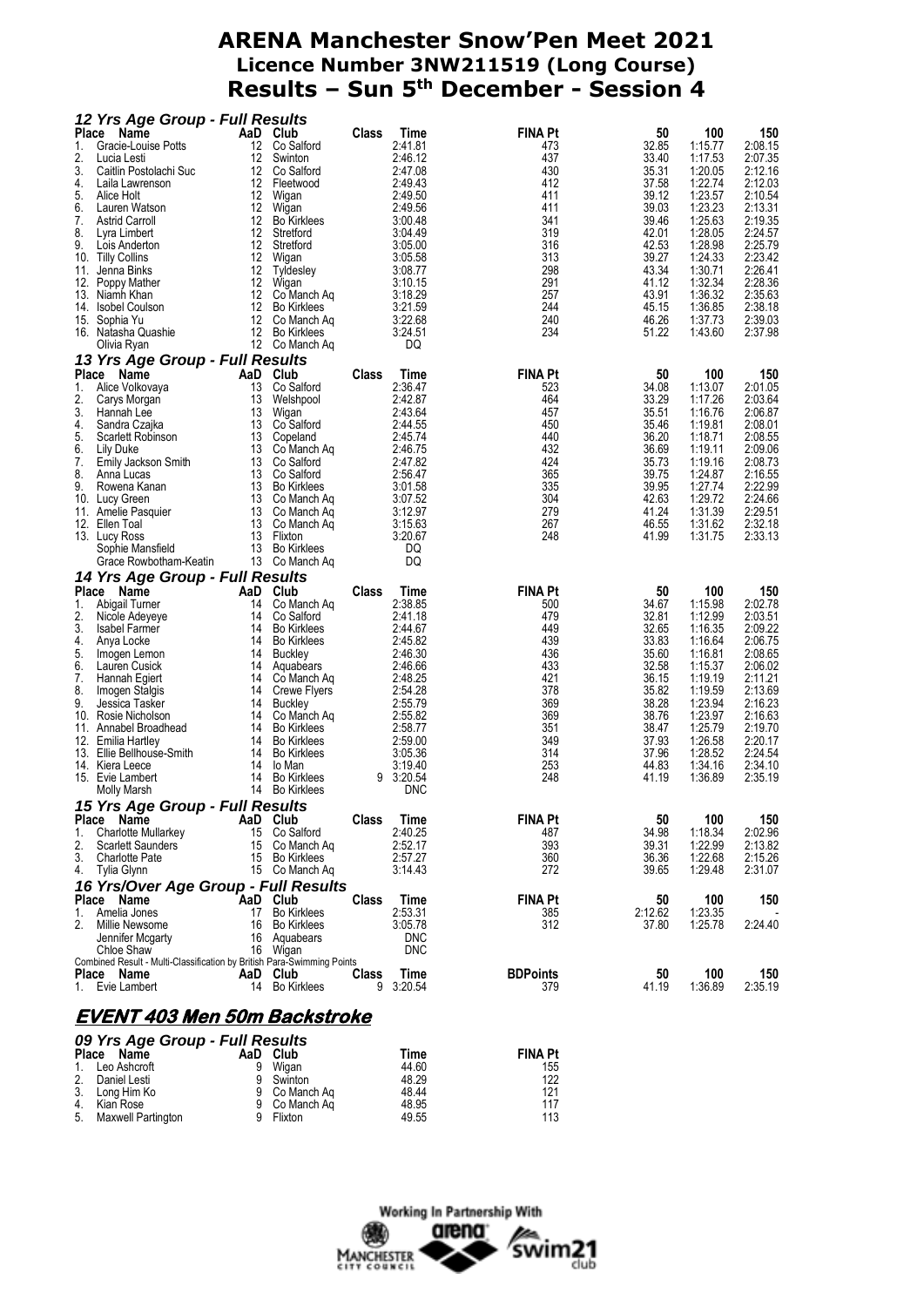|          | <b>10 Yrs Age Group - Full Results</b><br>Place Name AaD Club Time<br>1. Adrian Rogers 10 Co Manch Aq 43.47<br>2. Hussein Kesserwan 10 Bo Kirklees 47.02<br><b>1. Philip Langara Crown 5:11 De Oxillides</b> 48.12                                        |          |                               |                | <b>FINA Pt</b>                                                  |
|----------|-----------------------------------------------------------------------------------------------------------------------------------------------------------------------------------------------------------------------------------------------------------|----------|-------------------------------|----------------|-----------------------------------------------------------------|
|          |                                                                                                                                                                                                                                                           |          |                               |                | 168<br>132                                                      |
|          |                                                                                                                                                                                                                                                           |          |                               |                | 124                                                             |
|          |                                                                                                                                                                                                                                                           |          |                               |                |                                                                 |
|          | 3. Philip Langara<br>10 Bo Kirklees<br>11 Yrs Age Group - Full Results<br>11 O Man<br>2. James Farnan<br>11 lo Man<br>3. 3.48<br>2. James Farnan<br>3. Henry Priestley<br>11 Bo Kirklees<br>4. Dominic Pokam<br>4. Sethan Bentre<br>6. William Palmer<br> |          |                               |                | FINA Pt                                                         |
|          |                                                                                                                                                                                                                                                           |          |                               |                | 242                                                             |
|          |                                                                                                                                                                                                                                                           |          |                               |                | 237                                                             |
|          |                                                                                                                                                                                                                                                           |          |                               |                | 235                                                             |
|          |                                                                                                                                                                                                                                                           |          |                               |                | 187                                                             |
|          |                                                                                                                                                                                                                                                           |          |                               |                | 170<br>155                                                      |
|          |                                                                                                                                                                                                                                                           |          |                               |                | 148                                                             |
|          |                                                                                                                                                                                                                                                           |          |                               |                | 135                                                             |
|          |                                                                                                                                                                                                                                                           |          |                               |                | 134                                                             |
|          |                                                                                                                                                                                                                                                           |          |                               |                | 122                                                             |
|          |                                                                                                                                                                                                                                                           |          |                               |                | 105                                                             |
|          |                                                                                                                                                                                                                                                           |          |                               |                |                                                                 |
|          |                                                                                                                                                                                                                                                           |          |                               |                | $\begin{array}{c}\n\textbf{FINA Pt} \\ 270 \\ 259\n\end{array}$ |
|          |                                                                                                                                                                                                                                                           |          |                               |                |                                                                 |
|          |                                                                                                                                                                                                                                                           |          |                               |                | 259<br>252                                                      |
|          |                                                                                                                                                                                                                                                           |          |                               |                | 242                                                             |
|          |                                                                                                                                                                                                                                                           |          |                               |                | 233                                                             |
|          |                                                                                                                                                                                                                                                           |          |                               |                | 210                                                             |
|          |                                                                                                                                                                                                                                                           |          |                               |                | 195                                                             |
|          |                                                                                                                                                                                                                                                           |          |                               |                | 142                                                             |
|          |                                                                                                                                                                                                                                                           |          |                               |                | 129<br>122                                                      |
|          |                                                                                                                                                                                                                                                           |          |                               |                |                                                                 |
|          |                                                                                                                                                                                                                                                           |          |                               |                |                                                                 |
|          |                                                                                                                                                                                                                                                           |          |                               |                | <b>FINA Pt</b>                                                  |
|          |                                                                                                                                                                                                                                                           |          |                               |                | 412                                                             |
|          |                                                                                                                                                                                                                                                           |          |                               |                | 387                                                             |
|          |                                                                                                                                                                                                                                                           |          |                               |                | 357                                                             |
|          |                                                                                                                                                                                                                                                           |          |                               |                | 339                                                             |
|          |                                                                                                                                                                                                                                                           |          |                               |                | 338<br>324                                                      |
|          |                                                                                                                                                                                                                                                           |          |                               |                | 308                                                             |
|          |                                                                                                                                                                                                                                                           |          |                               |                | 274                                                             |
|          |                                                                                                                                                                                                                                                           |          |                               |                | 272                                                             |
|          |                                                                                                                                                                                                                                                           |          |                               |                |                                                                 |
|          |                                                                                                                                                                                                                                                           |          |                               |                | 268                                                             |
|          |                                                                                                                                                                                                                                                           |          |                               |                | 228                                                             |
|          |                                                                                                                                                                                                                                                           |          |                               |                | 225                                                             |
|          |                                                                                                                                                                                                                                                           |          |                               |                | 225                                                             |
|          |                                                                                                                                                                                                                                                           |          |                               |                | 224<br>209                                                      |
|          |                                                                                                                                                                                                                                                           |          |                               |                | 192                                                             |
|          |                                                                                                                                                                                                                                                           |          |                               |                |                                                                 |
|          |                                                                                                                                                                                                                                                           |          |                               |                | <b>FINA Pt</b>                                                  |
|          |                                                                                                                                                                                                                                                           |          |                               |                | 369                                                             |
|          |                                                                                                                                                                                                                                                           |          |                               |                | 324                                                             |
|          |                                                                                                                                                                                                                                                           |          |                               |                | 271                                                             |
| 4.<br>5. | Yuosuf Khahar<br><b>Oliver Guest</b>                                                                                                                                                                                                                      | 14       | Co Manch Aq                   | 44.94<br>49.65 | 152<br>112                                                      |
|          | 10. Ethan Berry 11 Wigan 11 Wigan 48.28<br>11 Thomas Hall<br>11 Thomas Hall<br>11 Thomas Hall<br>11 Thomas Hall<br>11 Thomas Hall<br>11 Thomas Hall<br>11 The Community Tracey<br>12 Stretford Time<br>1. Noah Lazenby-Tracey<br>12 Stretford Tim         |          | 14 lo Man                     |                |                                                                 |
|          | 15 Yrs Age Group - Full Results                                                                                                                                                                                                                           |          |                               |                | <b>FINA Pt</b>                                                  |
| 1.       | Place Name<br>Joel Birtles                                                                                                                                                                                                                                |          | AaD Club<br>15 Aquabears      | Time<br>30.67  | 479                                                             |
| 2.       | Adam Shuttleworth                                                                                                                                                                                                                                         | 15       | lo Man                        | 33.34          | 373                                                             |
|          | 3. Connor Mealin                                                                                                                                                                                                                                          |          | 15 lo Man                     | 34.11          | 348                                                             |
| 4.       | Jake Thorold                                                                                                                                                                                                                                              | 15       | Crewe Flyers                  | 34.68          | 331                                                             |
| 5.       | Samuel Cunliffe                                                                                                                                                                                                                                           | 15       | Wigan                         | 34.76          | 329                                                             |
| 6.<br>7. | Ewan Weaver<br>Nicholas Smith                                                                                                                                                                                                                             |          | 15 Aquabears<br>15 Co Salford | 35.33          | 313<br>312                                                      |
|          | Riley Dickinson                                                                                                                                                                                                                                           |          | 15 Wigan                      | 35.36<br>DNC   |                                                                 |
|          |                                                                                                                                                                                                                                                           |          |                               |                |                                                                 |
|          | 16 Yrs/Over Age Group - Full Results<br>Place Name                                                                                                                                                                                                        |          | AaD Club                      | Time           | <b>FINA Pt</b>                                                  |
| 1.       | Oliver Osborne                                                                                                                                                                                                                                            | 19       | Co Manch Aq                   | 29.44          | 541                                                             |
| 2.       | Rhys Jenkins                                                                                                                                                                                                                                              | 16       | Co Salford                    | 30.01          | 511                                                             |
|          | 3. Kyle Durand                                                                                                                                                                                                                                            | 16       | Aquabears                     | 31.46          | 443                                                             |
| 4.       | Jacob Brookes                                                                                                                                                                                                                                             | 16       | lo Man                        | 32.81          | 391                                                             |
| 5.       | Theo Oliver<br>Leo Baker                                                                                                                                                                                                                                  | 16       | Winsford<br>16 Aquabears      | 32.97<br>33.56 | 385<br>365                                                      |
| 6.<br>7. | Theo Clyne                                                                                                                                                                                                                                                | 16       | Co Salford                    | 33.93          | 353                                                             |
| 8.       | Jack Plant                                                                                                                                                                                                                                                | 17       | Crewe Flyers                  | 35.37          | 312                                                             |
|          | 9. Ben Roberts                                                                                                                                                                                                                                            | 16       | lo Man                        | 35.63          | 305                                                             |
|          | 10. Riley Cooper<br>11. Daniyal Khan                                                                                                                                                                                                                      | 16<br>17 | Co Manch Aq<br>Co Manch Aq    | 37.10<br>37.99 | 270<br>252                                                      |

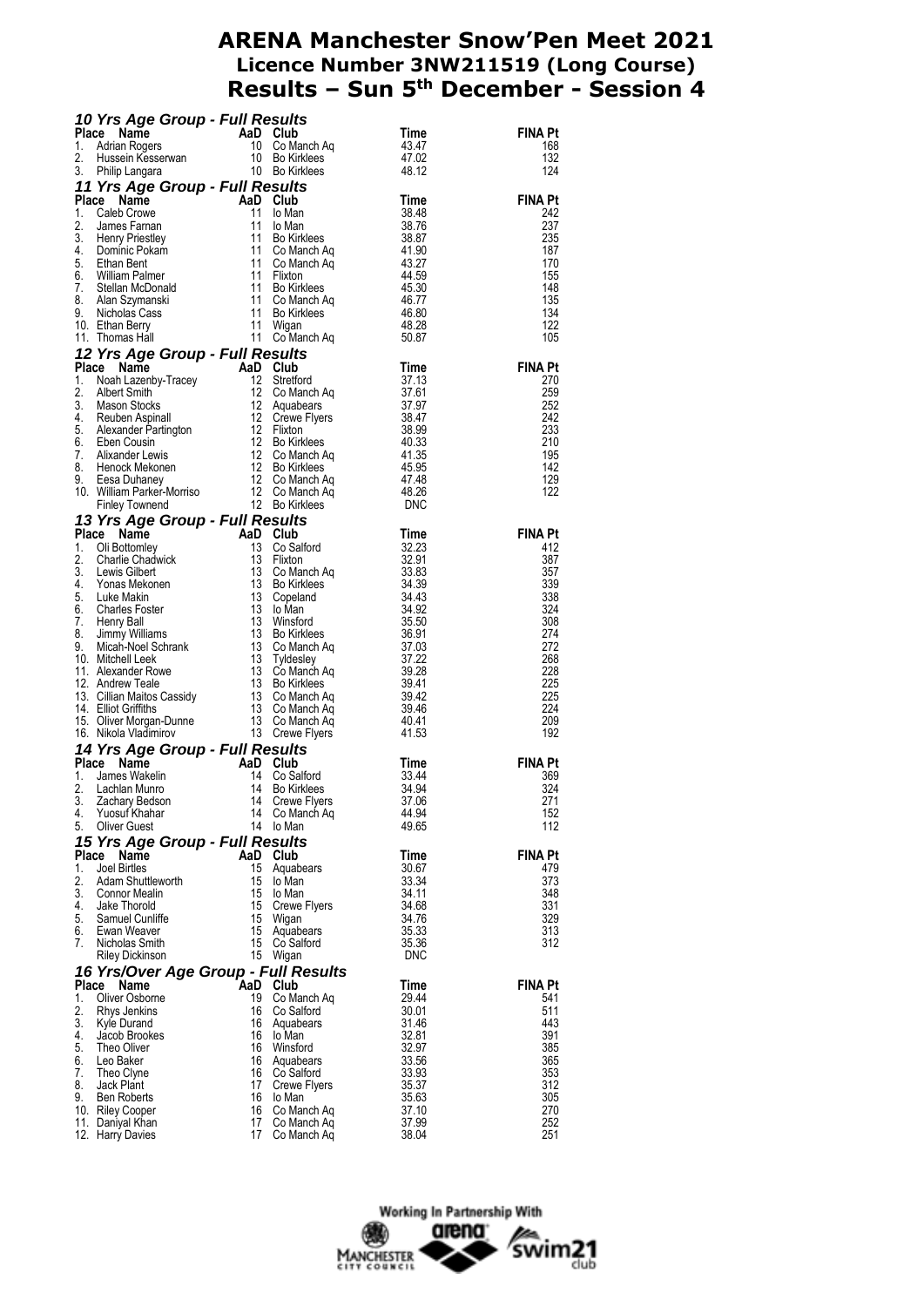## **EVENT 404 Women 50m Breaststroke**

|    | <b>09 Yrs Age Group - Full Results</b><br>Time<br>1. Betsy Lloyd 9 Wigan<br>3. Gabriella Teasdale<br>3. Ghorianna Moynihan<br>4. Alivia Cutter<br>5. Jasmine Wakelin<br>5. Jasmine Wakelin<br>5. Jasmine Wakelin<br>5. Mathida Schrank<br>1. De Comand |          |                                  |                             |                |
|----|--------------------------------------------------------------------------------------------------------------------------------------------------------------------------------------------------------------------------------------------------------|----------|----------------------------------|-----------------------------|----------------|
|    |                                                                                                                                                                                                                                                        |          |                                  |                             | <b>FINA Pt</b> |
|    |                                                                                                                                                                                                                                                        |          |                                  |                             | 247<br>197     |
|    |                                                                                                                                                                                                                                                        |          |                                  |                             | 145            |
|    |                                                                                                                                                                                                                                                        |          |                                  |                             | 143            |
|    |                                                                                                                                                                                                                                                        |          |                                  |                             | 125            |
|    | 4. Aliva Cutter and B. Minited Strains (and the Strains of the Strains of the Marina Strains (a. S. Beann Formula 3. Strains and the Strains (a. S. Bearn Formula 3. Strains and the Strains (a. S. Bearn Formula 3. Strains a                         |          |                                  |                             | 113            |
|    |                                                                                                                                                                                                                                                        |          |                                  |                             |                |
|    |                                                                                                                                                                                                                                                        |          |                                  |                             | <b>FINA Pt</b> |
|    |                                                                                                                                                                                                                                                        |          |                                  |                             | 313            |
|    |                                                                                                                                                                                                                                                        |          |                                  |                             | 232<br>215     |
|    |                                                                                                                                                                                                                                                        |          |                                  |                             | 206            |
|    |                                                                                                                                                                                                                                                        |          |                                  |                             | 201            |
|    |                                                                                                                                                                                                                                                        |          |                                  |                             | 194            |
|    |                                                                                                                                                                                                                                                        |          |                                  |                             | 190            |
|    |                                                                                                                                                                                                                                                        |          |                                  |                             | 181            |
|    |                                                                                                                                                                                                                                                        |          |                                  |                             | 170<br>165     |
|    |                                                                                                                                                                                                                                                        |          |                                  |                             | 159            |
|    |                                                                                                                                                                                                                                                        |          |                                  |                             | 152            |
|    |                                                                                                                                                                                                                                                        |          |                                  |                             | 127            |
|    |                                                                                                                                                                                                                                                        |          |                                  |                             | 120            |
|    |                                                                                                                                                                                                                                                        |          |                                  |                             | 115<br>88      |
|    |                                                                                                                                                                                                                                                        |          |                                  |                             |                |
|    |                                                                                                                                                                                                                                                        |          |                                  |                             | <b>FINA Pt</b> |
|    |                                                                                                                                                                                                                                                        |          |                                  |                             | 381            |
|    |                                                                                                                                                                                                                                                        |          |                                  |                             | 277            |
|    |                                                                                                                                                                                                                                                        |          |                                  |                             | 275            |
|    |                                                                                                                                                                                                                                                        |          |                                  |                             | 201            |
|    |                                                                                                                                                                                                                                                        |          |                                  |                             | 184            |
|    |                                                                                                                                                                                                                                                        |          |                                  |                             | 175<br>154     |
|    |                                                                                                                                                                                                                                                        |          |                                  |                             |                |
|    |                                                                                                                                                                                                                                                        |          |                                  |                             |                |
|    |                                                                                                                                                                                                                                                        |          |                                  |                             | <b>FINA Pt</b> |
|    |                                                                                                                                                                                                                                                        |          |                                  |                             | 462            |
|    |                                                                                                                                                                                                                                                        |          |                                  |                             | 374            |
|    |                                                                                                                                                                                                                                                        |          |                                  |                             | 327            |
|    |                                                                                                                                                                                                                                                        |          |                                  |                             | 319<br>292     |
|    |                                                                                                                                                                                                                                                        |          |                                  |                             | 290            |
|    |                                                                                                                                                                                                                                                        |          |                                  |                             | 288            |
|    |                                                                                                                                                                                                                                                        |          |                                  |                             | 288            |
|    |                                                                                                                                                                                                                                                        |          |                                  |                             | 266            |
|    |                                                                                                                                                                                                                                                        |          |                                  |                             | 259            |
|    |                                                                                                                                                                                                                                                        |          |                                  |                             | 248<br>227     |
|    |                                                                                                                                                                                                                                                        |          |                                  |                             | 211            |
|    |                                                                                                                                                                                                                                                        |          |                                  |                             | 210            |
|    |                                                                                                                                                                                                                                                        |          |                                  |                             | 201            |
|    |                                                                                                                                                                                                                                                        |          |                                  |                             | 195            |
|    | 18. Daisy Newsome                                                                                                                                                                                                                                      |          | 12 Bo Kirklees                   | 51.03                       | 193<br>191     |
|    | 19. Niamh Khan                                                                                                                                                                                                                                         |          | 12 Co Manch Aq                   | 51.16                       | 189            |
|    | 13 Yrs Age Group - Full Results                                                                                                                                                                                                                        |          |                                  |                             |                |
|    | Place Name                                                                                                                                                                                                                                             | AaD Club |                                  | Time                        | FINA Pt        |
| 1. | Ellie Cowin                                                                                                                                                                                                                                            |          | 13 lo Man                        | 40.06                       | 395            |
| 2. | Scarlett Robinson                                                                                                                                                                                                                                      |          | 13 Copeland                      | 40.84                       | 373            |
|    | 3. Grace Rowbotham-Keatin<br>4. Anya Jolley                                                                                                                                                                                                            |          | 13 Copeianu<br>13 Co Manch Aq    | 41.01                       | 368            |
|    | 5. Katy Hughes                                                                                                                                                                                                                                         |          | 13 Wigan<br>13 Fleetwood         | 41.26<br>41.67              | 361<br>351     |
|    | 6. Isabella Holmes                                                                                                                                                                                                                                     | 13       | Flixton                          | 42.58                       | 329            |
|    | 7. Anna Lucas                                                                                                                                                                                                                                          |          | 13 Co Salford                    | 43.66                       | 305            |
|    | 8. Rowena Kanan                                                                                                                                                                                                                                        | 13       | <b>Bo Kirklees</b>               | 44.93                       | 280            |
|    | 9. Lucy Butt                                                                                                                                                                                                                                           | 13       | Stretford                        | 46.02                       | 260            |
|    | 10. Robyn Butterworth                                                                                                                                                                                                                                  |          | 13 Aquabears                     | 46.10                       | 259            |
|    | 11. Annabel Howe<br>12. Lucy Green                                                                                                                                                                                                                     |          | 13 Bo Kirklees<br>13 Co Manch Aq | 47.62<br>48.15              | 235<br>227     |
|    | 13. Isobel Tipple                                                                                                                                                                                                                                      |          | 13 Tyldesley                     | 48.82                       | 218            |
|    | 14. Lucy Ross                                                                                                                                                                                                                                          |          | 13 Flixton                       | 49.87                       | 204            |
|    | 15. Ellen Toal                                                                                                                                                                                                                                         |          | 13 Co Manch Aq                   | 49.92                       | 204            |
|    | 16. Isobel Hurst                                                                                                                                                                                                                                       |          | 13 Wigan                         | 50.94                       | 192            |
|    | Amelie Pasquier                                                                                                                                                                                                                                        |          | 13 Co Manch Aq                   | DQ                          |                |
|    | 14 Yrs Age Group - Full Results<br>Place Name                                                                                                                                                                                                          |          |                                  |                             |                |
| 1. | Jessica Smelt                                                                                                                                                                                                                                          | AaD Club | 14 Bo Kirklees                   | Time<br>40.00               | FINA Pt<br>397 |
| 2. | Nicole Adeyeye                                                                                                                                                                                                                                         |          | 14 Co Salford                    | 40.10                       | 394            |
|    | 3. Abigail Turner                                                                                                                                                                                                                                      |          | 14 Co Manch Aq                   | 41.80                       | 347            |
|    | 4. Ellie Bellhouse-Smith                                                                                                                                                                                                                               |          | 14 Bo Kirklees                   | 42.81                       | 323            |
| 5. | Jessica Tasker                                                                                                                                                                                                                                         |          | 14 Buckley                       | 43.11                       | 317            |
|    |                                                                                                                                                                                                                                                        |          |                                  | Working In Partnership With |                |
|    |                                                                                                                                                                                                                                                        |          |                                  | amena <sup>.</sup>          | <b>Ben</b>     |

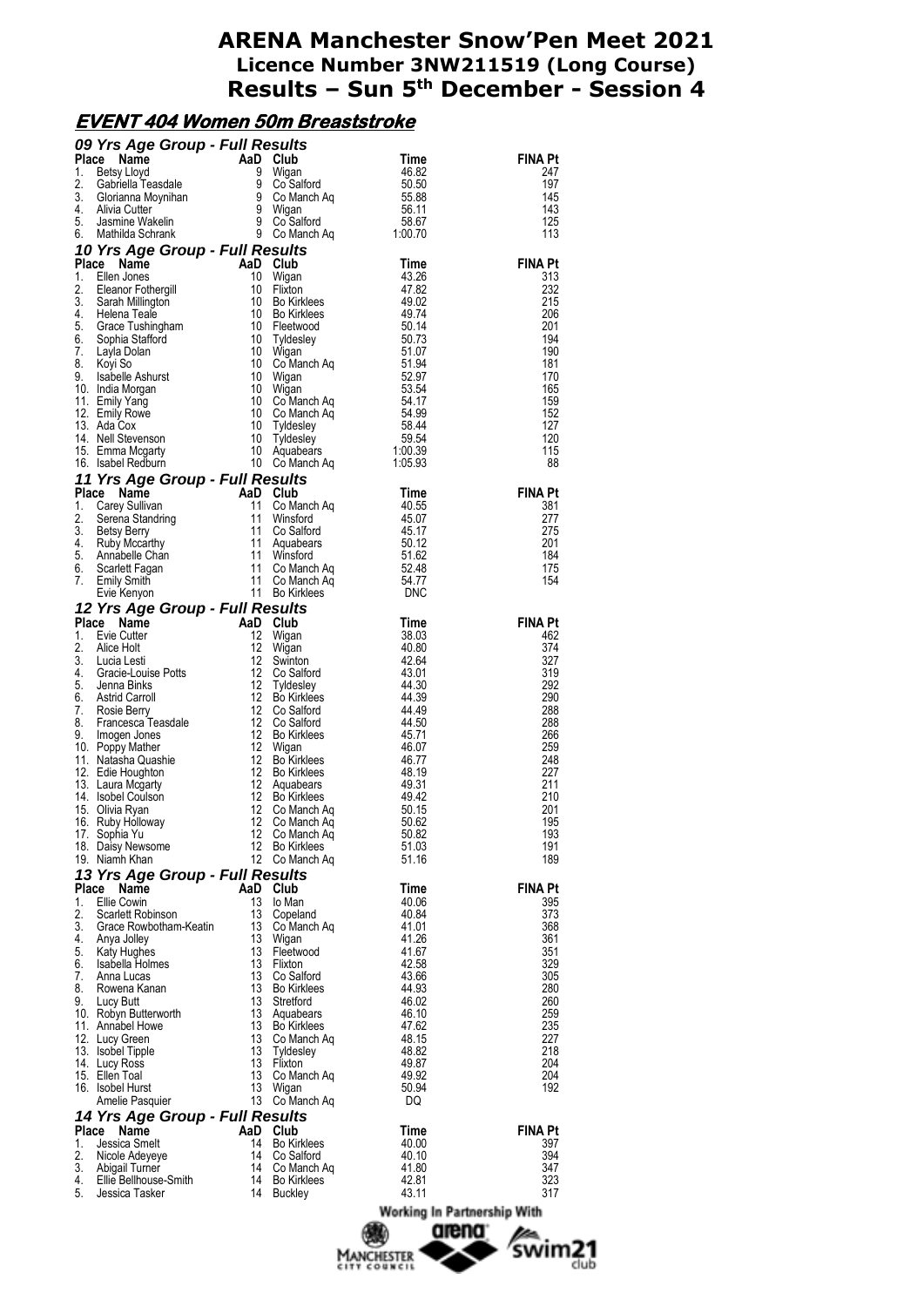| 6.<br>7.<br>8.<br>9.<br>10.<br>11. | Rosie Nicholson<br>Imogen Palmer<br>Abbie Unsworth<br>Imogen Stalgis<br>Isabel Farmer<br>Ella Banks | 14<br>14<br>14<br>14<br>14<br>14 | Co Manch Aq<br>Flixton<br>Wigan<br>Crewe Flyers<br><b>Bo Kirklees</b><br><b>Bo Kirklees</b> | 43.28<br>43.51<br>43.90<br>44.46<br>44.85<br>45.73 | 313<br>308<br>300<br>289<br>281<br>265 |  |  |  |  |  |  |
|------------------------------------|-----------------------------------------------------------------------------------------------------|----------------------------------|---------------------------------------------------------------------------------------------|----------------------------------------------------|----------------------------------------|--|--|--|--|--|--|
| 12.<br>13.                         | Annabel Broadhead<br>Freyja Kelly                                                                   | 14<br>14                         | Bo Kirklees<br>Douglas                                                                      | 45.83<br>45.87                                     | 263<br>263                             |  |  |  |  |  |  |
|                                    | 14. Bethany Turner-Priest<br>15. Harriet Newton                                                     | 14<br>14                         | lo Man<br>Co Manch Aq                                                                       | 46.59<br>46.68                                     | 251<br>249                             |  |  |  |  |  |  |
|                                    | 16. Grace O'Malley                                                                                  | 14                               | Co Manch Aq                                                                                 | 54.10                                              | 160                                    |  |  |  |  |  |  |
|                                    | 15 Yrs Age Group - Full Results                                                                     |                                  |                                                                                             |                                                    |                                        |  |  |  |  |  |  |
|                                    | Place Name                                                                                          |                                  | AaD Club                                                                                    | Time                                               | <b>FINA Pt</b>                         |  |  |  |  |  |  |
| 1.                                 | Mia Mason                                                                                           | 15                               | Co Manch Ag                                                                                 | 36.74                                              | 512                                    |  |  |  |  |  |  |
| 2.                                 | Charlotte Mullarkey                                                                                 | 15                               | Co Salford                                                                                  | 37.93                                              | 465                                    |  |  |  |  |  |  |
| 3.                                 | Zara Butterworth                                                                                    | 15                               | Aquabears                                                                                   | 39.13                                              | 424                                    |  |  |  |  |  |  |
| 4.                                 | <b>Charlotte Pate</b>                                                                               | 15                               | Bo Kirklees                                                                                 | 42.42                                              | 332                                    |  |  |  |  |  |  |
| 5.                                 | Aalin Foster                                                                                        |                                  | 15 Southern Iom                                                                             | 50.72                                              | 194                                    |  |  |  |  |  |  |
|                                    | 16 Yrs/Over Age Group - Full Results                                                                |                                  |                                                                                             |                                                    |                                        |  |  |  |  |  |  |
|                                    | Place Name                                                                                          |                                  | AaD Club                                                                                    | Time                                               | <b>FINA Pt</b>                         |  |  |  |  |  |  |
| 1.                                 | Amelia Jones                                                                                        | 17                               | <b>Bo Kirklees</b>                                                                          | 38.92                                              | 431                                    |  |  |  |  |  |  |
| 2.                                 | Alisha Bedson                                                                                       | 18                               | Crewe Flyers                                                                                | 39.82                                              | 402                                    |  |  |  |  |  |  |
| 3.                                 | Karis Blake                                                                                         | 17                               | Co Manch Ag                                                                                 | 40.87                                              | 372                                    |  |  |  |  |  |  |
| 4.                                 | Jennifer Mcgarty                                                                                    | 16                               | Aquabears                                                                                   | 43.01                                              | 319                                    |  |  |  |  |  |  |
|                                    | Chloe Shaw                                                                                          | 16                               | Wigan                                                                                       | <b>DNC</b>                                         |                                        |  |  |  |  |  |  |

### **EVENT 405 Men 100m Freestyle**

|          | 09 Yrs Age Group - Full Results                                                 |           |                                 |              |                    |                |                |
|----------|---------------------------------------------------------------------------------|-----------|---------------------------------|--------------|--------------------|----------------|----------------|
| Place    | Name                                                                            |           | AaD Club                        | Class        | Time               | <b>FINA Pt</b> | 50             |
| 1.       | Leo Ashcroft                                                                    | 9         | Wigan                           |              | 1:26.85            | 157            | 40.86          |
| 2.       | Kian Rose                                                                       |           | 9 Co Manch Aq                   |              | 1:32.80            | 129            | 44.41          |
| 3.       | Kareem Mohamed                                                                  |           | 9 Co Manch Aq<br>9 Co Manch Aq  |              | 1:37.81            | 110            | 45.01          |
| 4.       | Long Him Ko                                                                     |           |                                 |              | 1:45.72            | 87             | 49.82          |
| 5.       | Maxwell Partington                                                              | 9 Flixton |                                 |              | 1:46.34            | 85             | 49.37          |
|          | 10 Yrs Age Group - Full Results                                                 |           |                                 |              |                    |                |                |
| Place    | Name                                                                            |           | AaD Club                        | Class        | Time               | <b>FINA Pt</b> | 50             |
| 1.<br>2. | <b>Adrian Rogers</b><br>Ethan Stout                                             |           | 10 Co Manch Aq<br>10 Co Salford |              | 1:22.79<br>1:24.47 | 181<br>171     | 40.61<br>40.10 |
| 3.       | Hussein Kesserwan                                                               |           | 10 Bo Kirklees                  |              | 1:27.72            | 152            | 41.38          |
|          | 11 Yrs Age Group - Full Results                                                 |           |                                 |              |                    |                |                |
| Place    | Name                                                                            |           | AaD Club                        | <b>Class</b> | Time               | <b>FINA Pt</b> | 50             |
| 1.       | Caleb Crowe                                                                     | 11        | lo Man                          |              | 1:11.75            | 279            | 33.83          |
| 2.       | William Ashcroft                                                                | 11        | Wigan                           |              | 1:12.35            | 272            | 34.57          |
| 3.       | Cole Hood                                                                       | 11        | Stretford                       |              | 1:17.69            | 220            | 36.37          |
| 4.       | James Farnan                                                                    | 11        | lo Man                          |              | 1:18.17            | 216            | 37.56          |
| 5.       | Ethan Bent                                                                      | 11        | Co Manch Aq                     |              | 1:20.08            | 201            | 38.21          |
| 6.       | Henry Priestley<br>Stellan McDonald<br>Phoevos Maitos Cassidy<br>William Polmer |           | 11 Bo Kirklees                  |              | 1:20.18            | 200            | 38.39          |
| 7.       |                                                                                 |           | 11 Bo Kirklees                  |              | 1:20.90            | 194            | 39.58          |
| 8.       |                                                                                 |           | 11 Co Manch Aq                  |              | 1:21.48            | 190            | 38.90          |
| 9.       | William Palmer                                                                  |           | 11 Flixton                      |              | 1:24.03            | 173            | 40.82          |
|          | 10. Nicholas Cass                                                               | 11        | <b>Bo Kirklees</b>              |              | 1:25.57            | 164            | 40.24          |
|          | 11. Thomas Hall                                                                 | 11        | Co Manch Ag                     |              | 1:30.96            | 137            | 43.63          |
|          | 12. Cain Ashton                                                                 | 11        | Wigan                           |              | 1:31.28            | 135            | 42.77          |
|          | 12 Yrs Age Group - Full Results                                                 |           |                                 |              |                    |                |                |
|          | Place<br><b>Name</b>                                                            |           | AaD Club                        | Class        | Time               | <b>FINA Pt</b> | 50             |
| 1.       | <b>Albert Smith</b>                                                             | 12        | Co Manch Aq                     |              | 1:09.91            | 302            | 33.41          |
| 2.<br>3. | Noah Lazenby-Tracey                                                             | 12        | Stretford                       |              | 1:11.62<br>1:13.20 | 280<br>263     | 33.93          |
| 4.       | Mason Stocks<br>Alixander Lewis                                                 |           | 12 Aquabears<br>12 Co Manch Ag  |              | 1:13.24            | 262            | 34.23<br>35.00 |
| 5.       | Eben Cousin                                                                     |           | 12 Bo Kirklees                  |              | 1:16.06            | 234            | 37.27          |
| 6.       | Reuben Aspinall                                                                 |           | 12 Crewe Flyers                 |              | 1:16.67            | 229            | 36.83          |
| 7.       | Alexander Partington                                                            |           | 12 Flixton                      |              | 1:18.05            | 217            | 37.35          |
| 8.       | Sky So                                                                          |           | 12 Co Manch Aq                  |              | 1:18.96            | 209            | 36.92          |
| 9.       | Eesa Duhaney                                                                    |           | 12 Co Manch Aq                  |              | 1:20.09            | 200            | 38.79          |
|          | 10. Henock Mekonen                                                              |           | 12 Bo Kirklees                  |              | 1:27.34            | 154            | 42.08          |
|          | 11. William Parker-Morriso                                                      |           | 12 Co Manch Ag                  |              | 1:31.20            | 136            | 44.11          |
|          | 13 Yrs Age Group - Full Results                                                 |           |                                 |              |                    |                |                |
|          | Place Name                                                                      |           | AaD Club                        | <b>Class</b> | Time               | <b>FINA Pt</b> | 50             |
| 1.       | Oli Bottomley                                                                   | 13        | Co Salford                      |              | 59.32              | 494            | 28.71          |
| 2.       | Lewis Gilbert                                                                   | 13        | Co Manch Aq                     |              | 1:00.19            | 473            | 29.03          |
| 3.       | Devon Furneaux-Knight                                                           | 13        | Co Salford                      |              | 1:05.59            | 365            | 31.02          |
| 4.       | <b>Charlie Chadwick</b>                                                         |           | 13 Flixton                      |              | 1:06.15            | 356            | 32.11          |
| 5.       | Jimmy Williams                                                                  |           | 13 Bo Kirklees                  |              | 1:06.34            | 353            | 32.12          |
| 6.       | <b>Charles Foster</b>                                                           |           | 13 lo Man                       |              | 1:07.24            | 339            | 32.92          |
| 7.<br>8. | Steiven Smith                                                                   | 13        | 13 Co Salford                   |              | 1:07.85<br>1:07.88 | 330<br>330     | 32.75<br>32.96 |
| 9.       | Yonas Mekonen<br>Luke Makin                                                     |           | <b>Bo Kirklees</b>              |              | 1:09.08            | 313            | 33.14          |
|          |                                                                                 |           | 13 Copeland<br>13 Co Manch Aq   |              | 1:09.92            | 301            | 33.49          |
|          | 10. Cillian Maitos Cassidy<br>11. Danial Bafi                                   | 13        | Co Manch Ag                     |              | 1:10.47            | 294            | 33.84          |
|          | 12. Alexander Rowe                                                              | 13        | Co Manch Aq                     |              | 1:10.67            | 292            | 33.92          |
|          | 13. Mitchell Leek                                                               | 13        | Tyldesley                       |              | 1:11.45            | 283            | 33.93          |
|          | 14. Henry Ball                                                                  | 13        | Winsford                        |              | 1:11.70            | 280            | 34.76          |
|          | 15. Elliot Griffiths                                                            | 13        | Co Manch Ag                     |              | 1:15.10            | 243            | 34.88          |

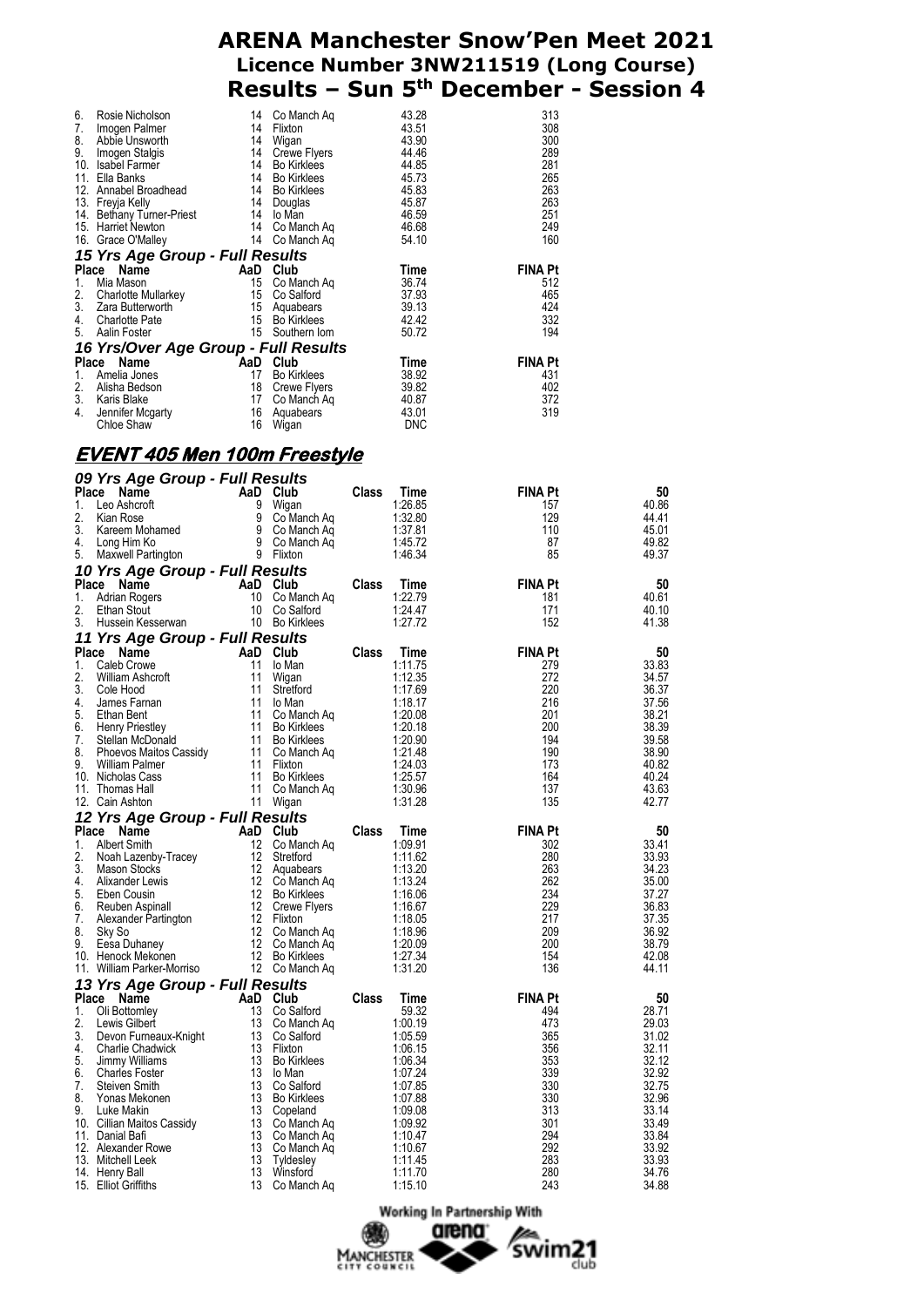|          | 16. George Plant                             | 13       | <b>Crewe Flyers</b>       |       | 1:15.54            | 239            | 36.72          |
|----------|----------------------------------------------|----------|---------------------------|-------|--------------------|----------------|----------------|
|          | 17. Oliver Morgan-Dunne                      | 13       | Co Manch Aq               |       | 1:15.85            | 236            | 35.89          |
|          | 18. Oliver Ingham                            | 13       | Co Salford                |       | 1:20.67            | 196            | 38.65          |
|          | 19. Nikola Vladimirov                        |          | 13 Crewe Flyers           |       | 1:22.64            | 182            | 39.29          |
|          | Benjamin Ross                                | 13       | Co Salford                |       | <b>DNC</b>         |                |                |
|          | Caleb Waldermar                              |          | 13 Fleetwood              |       | <b>DNC</b>         |                |                |
|          |                                              |          |                           |       |                    |                |                |
|          | 14 Yrs Age Group - Full Results              |          |                           |       |                    |                |                |
|          | Place<br>Name                                |          | AaD Club                  | Class | Time               | <b>FINA Pt</b> | 50             |
| 1.       | Jackson Jardine                              | 14       | Copeland                  |       | 59.92              | 479            | 28.96          |
| 2.       | Louis Cass                                   | 14       | <b>Bo Kirklees</b>        |       | 1:01.08            | 453            | 29.39          |
| 3.       | Callum Mongan                                | 14       | Aquabears                 |       | 1:01.96            | 433            | 30.22          |
| 4.       | Zachary Bellhouse                            | 14       | lo Man                    |       | 1:02.02            | 432            | 29.99          |
| 5.       | Lachlan Munro                                | 14       | <b>Bo Kirklees</b>        |       | 1:04.32            | 387            | 31.97          |
| 6.       | Conor O'Donnell                              | 14       | <b>Trafford Met</b>       |       | 1:04.36            | 387            | 31.34          |
| 7.       | Tyler Atilman                                | 14       | <b>Bo Kirklees</b>        |       | 1:05.32            | 370            | 32.10          |
| 8.       | Joseph Rawlings                              | 14       | Winsford                  |       | 1:10.32            | 296            | 33.54          |
| 9.       | Zachary Bedson                               | 14       | Crewe Flyers              |       | 1:14.90            | 245            | 35.84          |
|          | 10. Yuosuf Khahar                            | 14       | Co Manch Aq               |       | 1:16.65            | 229            | 35.47          |
|          | 11. Oliver Guest                             |          | 14 lo Man                 |       | 1:28.50            | 148            | 41.92          |
|          | 15 Yrs Age Group - Full Results              |          |                           |       |                    |                |                |
| Place    | Name                                         |          | AaD Club                  | Class | Time               | <b>FINA Pt</b> | 50             |
| 1.       | Joel Birtles                                 | 15       | Aquabears                 |       | 58.61              | 512            | 27.29          |
| 2.       | Eber Clayton                                 | 15       | Co Manch Aq               |       | 1:00.59            | 464            | 28.95          |
| 3.       | Bobby Hulme                                  | 15       | Co Manch Aq               |       | 1:00.82            | 458            | 28.96          |
| 4.       | Oscar Smith                                  |          | 15 Co Manch Aq            |       | 1:01.51            | 443            | 29.40          |
| 5.       | Lawrence Ndadaye                             | 15       | Stretford                 |       | 1:03.70            | 399            | 30.60          |
| 6.       | <b>Connor Mealin</b>                         | 15       | lo Man                    |       | 1:03.84            | 396            | 30.70          |
| 7.       | Jake Thorold                                 | 15       | Crewe Flyers              |       | 1:04.65            | 382            | 30.48          |
| 8.       | Nicholas Smith                               | 15       | Co Salford                |       | 1:04.87            | 378            | 30.94          |
| 9.       | Adam Shuttleworth                            | 15       | lo Man                    |       | 1:05.98            | 359            | 31.51          |
|          | 10. Samuel Cunliffe                          | 15       | Wigan                     |       | 1:06.49            | 351            | 31.95          |
|          | 11. Ewan Weaver                              | 15       | Aquabears                 |       | 1:07.75            | 331            | 31.81          |
|          | Zachary Porter                               | 15       | Fleetwood                 |       | <b>DNC</b>         |                |                |
|          | Riley Dickinson                              |          | 15 Wigan                  |       | <b>DNC</b>         |                |                |
|          |                                              |          |                           |       |                    |                |                |
| Place    | 16 Yrs/Over Age Group - Full Results<br>Name | AaD      | Club                      | Class | Time               | FINA Pt        | 50             |
| 1.       | Jake Fabi                                    |          |                           |       |                    |                |                |
| 2.       |                                              | 22<br>19 | Co Cardiff                |       | 53.98              | 656            | 25.63          |
| 3.       | Oliver Osborne                               | 18       | Co Manch Aq               |       | 56.23<br>56.75     | 580<br>564     | 27.01<br>27.29 |
| 4.       | Ryan Coulthard                               | 16       | Co Manch Aq               |       | 59.11              | 499            | 28.74          |
| 5.       | Rhys Jenkins                                 | 16       | Co Salford                |       |                    | 494            |                |
| 6.       | Ethan Lace                                   |          | lo Man                    |       | 59.32              | 471            | 28.66<br>28.82 |
|          | Theo Oliver                                  | 16       | Winsford                  |       | 1:00.29            |                |                |
| 7.<br>8. | <b>Toby Malkin</b>                           | 16       | Stretford                 |       | 1:01.43            | 445            | 29.12          |
| 9.       | Kyle Durand<br>Jacob Brookes                 | 16<br>16 | Aquabears<br>lo Man       |       | 1:01.51<br>1:02.02 | 443<br>432     | 29.48<br>29.62 |
|          |                                              | 16       |                           |       | 1:02.82            | 416            | 30.72          |
|          | 10. Leo Baker                                | 16       | Aquabears                 |       |                    |                |                |
|          | 11. Theo Clyne<br>12. Aron Filakovszky       | 20       | Co Saltord<br>Co Manch Ag |       | 1:03.89<br>1:04.12 | 395<br>391     | 30.49<br>31.09 |
|          | 13. Ben Roberts                              | 16       | lo Man                    |       | 1:06.47            | 351            | 32.28          |
|          | 14. Daniyal Khan                             | 17       | Co Manch Aq               |       | 1:09.47            | 307            | 33.53          |
| 15.      |                                              | 17       | Co Manch Ag               |       | 1:10.90            | 289            | 34.08          |
|          | <b>Harry Davies</b><br>16. Thomas Roach      | 19       | Co Manch Aq               |       | 1:10.96            | 288            | 33.37          |
|          | <b>Finley Quayle</b>                         | 16       | Copeland                  |       | <b>DNC</b>         |                |                |
|          | <b>Fraser Travis</b>                         | 16       | Aquabears                 |       | <b>DNC</b>         |                |                |
|          |                                              |          |                           |       |                    |                |                |

### **EVENT 406 Women 100m Backstroke**

| 09 Yrs Age Group - Full Results    |     |             |              |         |                |       |
|------------------------------------|-----|-------------|--------------|---------|----------------|-------|
| Place Name                         |     | AaD Club    | Class        | Time    | <b>FINA Pt</b> | 50    |
| Mathilda Schrank<br>1.             | 9   | Co Manch Ag |              | 2:01.27 | 106            | 59.22 |
| 10 Yrs Age Group - Full Results    |     |             |              |         |                |       |
| Name<br><b>Place</b>               | AaD | Club        | <b>Class</b> | Time    | <b>FINA Pt</b> | 50    |
| Azra Eva Yavas<br>1.               | 10  | Co Manch Aq |              | 1:33.22 | 235            | 44.91 |
| 2.<br>Olivia Knox                  | 10  | Wigan       |              | 1:33.64 | 232            | 46.29 |
| 3.<br>Ellen Jones                  | 10  | Wigan       |              | 1:34.85 | 223            | 46.44 |
| <b>Emily Yang</b>                  | 10  | Co Manch Ag |              | 1:36.63 | 211            | 46.93 |
| $\frac{4}{5}$<br><b>Emily Rowe</b> | 10  | Co Manch Aq |              | 1:36.71 | 210            | 46.99 |
| 6.<br>Martha Holt                  | 10  | Wigan       |              | 1:40.37 | 188            | 48.80 |
| 7.<br>Eleanor Fothergill           | 10  | Flixton     |              | 1:41.28 | 183            | 49.62 |
| 8.<br><b>Isabelle Ashurst</b>      | 10  | Wigan       |              | 1:46.67 | 157            | 51.87 |
| 11 Yrs Age Group - Full Results    |     |             |              |         |                |       |
| Name<br><b>Place</b>               | AaD | Club        | Class        | Time    | <b>FINA Pt</b> | 50    |
| Annabelle Chan<br>1.               | 11  | Winsford    |              | 1:20.61 | 364            | 39.76 |
| 2.<br>Carey Sullivan               | 11  | Co Manch Ag |              | 1:21.46 | 352            | 39.23 |
| 3.<br>Lourdes Barrant              | 11  | Stretford   |              | 1:30.05 | 261            | 44.12 |
| 4.<br>Isabella Bonfield            | 11  | Co Salford  |              | 1:30.53 | 257            | 44.39 |
| 5.<br>Ruby Mccarthy                | 11  | Aquabears   |              | 1:32.31 | 242            | 45.57 |
| 6.<br>Scarlett Fagan               | 11  | Co Manch Ag |              | 1:39.15 | 195            | 47.93 |